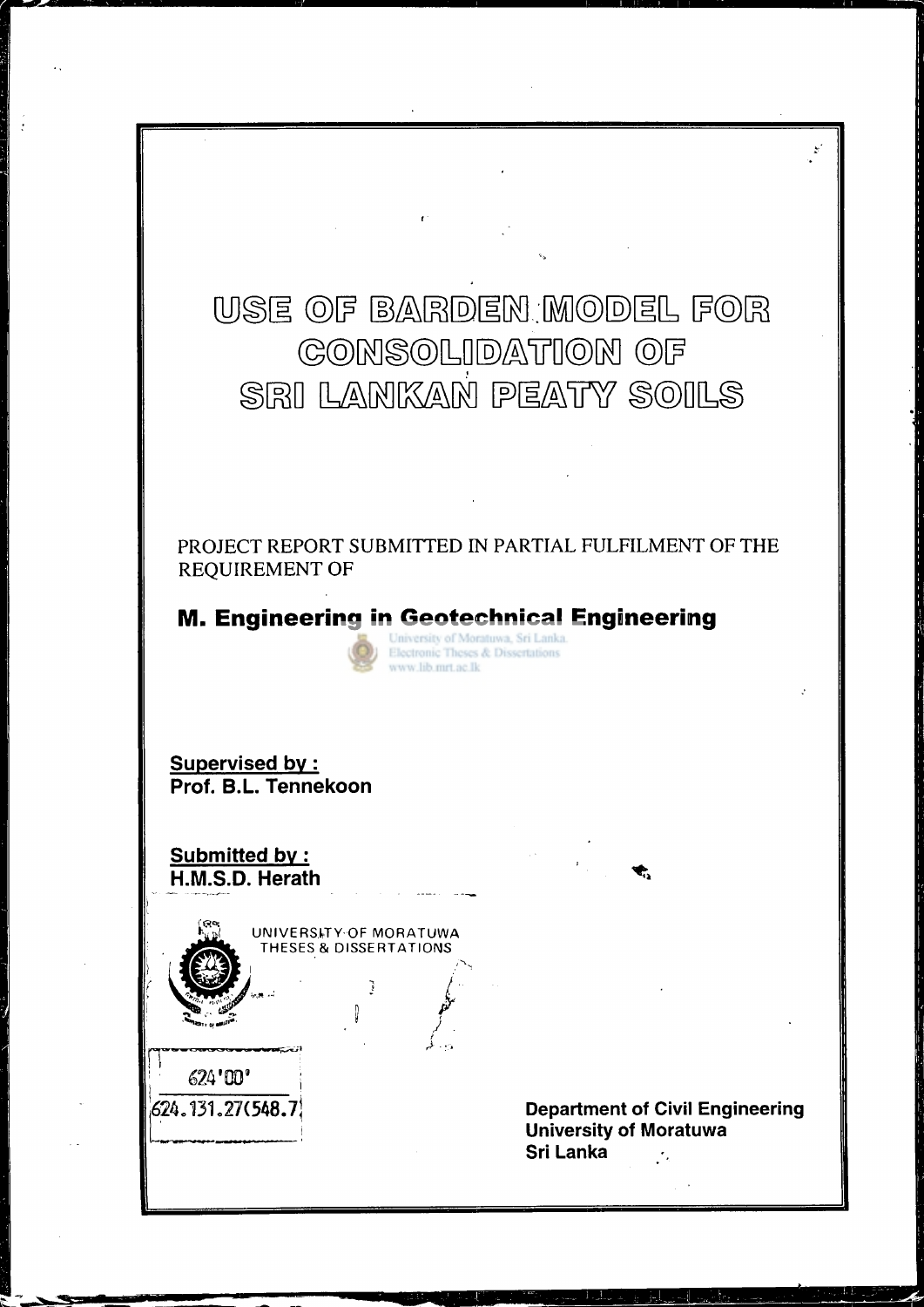$1B/25N/74/$ 



**的复数** 100

### **ACKNOWLEDGEMENT**

It is a great pleasure to express my gratitude and acknowledgement to my project supervisor Prof. B.L Tennakoon, for his guidance and constant encouragement to make this project a success.

Also I would like to express my highest appreciation to Dr. U.G.A Puswewala, Project Co-ordinator not only for the proper co-ordination but also for the guidance and assistance provided to run the computer programme.

It is my pleasure to take this opportunity to thank Dr. Athula Kulathilake, for the assistance and encouragement extended throughout the study period.

Also I am thankful to Mr. D.L.C. Welikala, Director - Geotechnical Engineering Division -NBRO for granting permission to use data from the laboratory tests.

The assistance given by Mr. Chandima Ahangama, Ms. Tamara Wicramasinghe and the staff of Environmental Division of NBRO for carrying out laboratory tests is highly appreciated.

Special thanks are also due to my colleagues who assisted and encouraged me to reach the goal.

 $72465$ 

てん



**• 72465** 

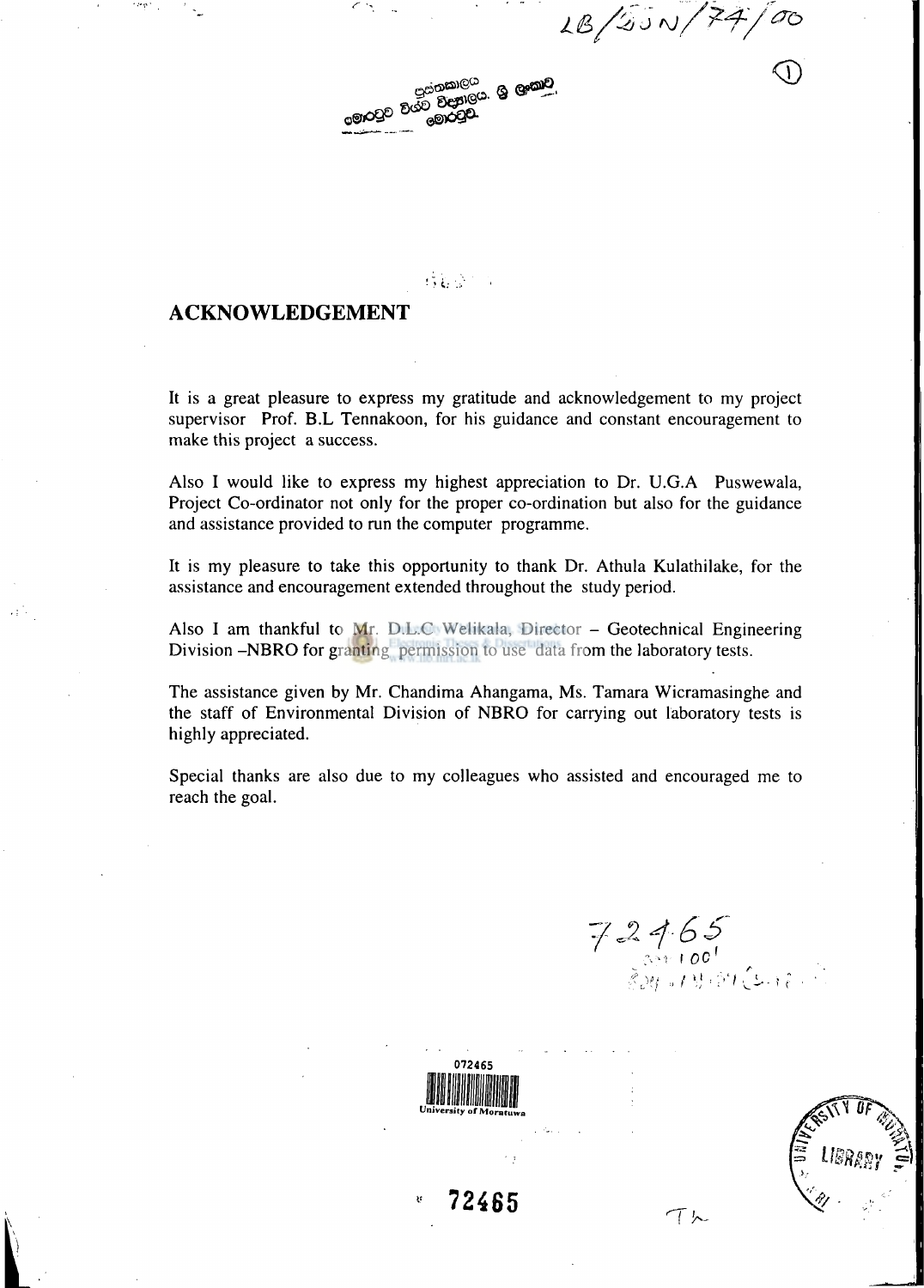# **CONTENTS**

#### **1.0 INTRODUCTION**

- **1.1 Definition of peaty soils**
- **1.2 Engineering problems associated with peat and need for ground improvement**
- **1.3 Engineering parameters for peaty soils**
- **1.4 Determination of consolidation characteristics**
- **1.5 Objectives of the study**

## **2.0 THEORETICAL MODEL OF BARDEN AND METHODS ADOPTED FOR DETERMINATION OF MODEL CONSTANTS**

- **3.0 DETAILES OF STUDY AREA TOGETHER WITH FIELD INSTRUMENTATION**<br>**Lanka University of Moratuwa, Sri Lanka** Electronic **3.1 Peat and its occurrence in Sri Lanka** 
	-
	- **3.2 Study area with methods of field instrumentation adopted**
	- **3.3 Typical sub surface profiles of study area**
	- **3.4 Filling details in main study area**

### **4.0 DETAILS OF LABORATORY INVESTIGATIONS**

#### **5.0 RESULTS AND ANALYSIS OF LABORATORY TESTS**

- **5.1 Natural Moisture Content, Organic Content, Specific Gravity and Dry Density**
- **5.2 Analysis of consolidation test results with respect to Terzaghi model**
- **5.3 Analysis of consolidation test results with respect to Barden model**
- **5.4 Study of the Barden model constants with other measured soil parameters**